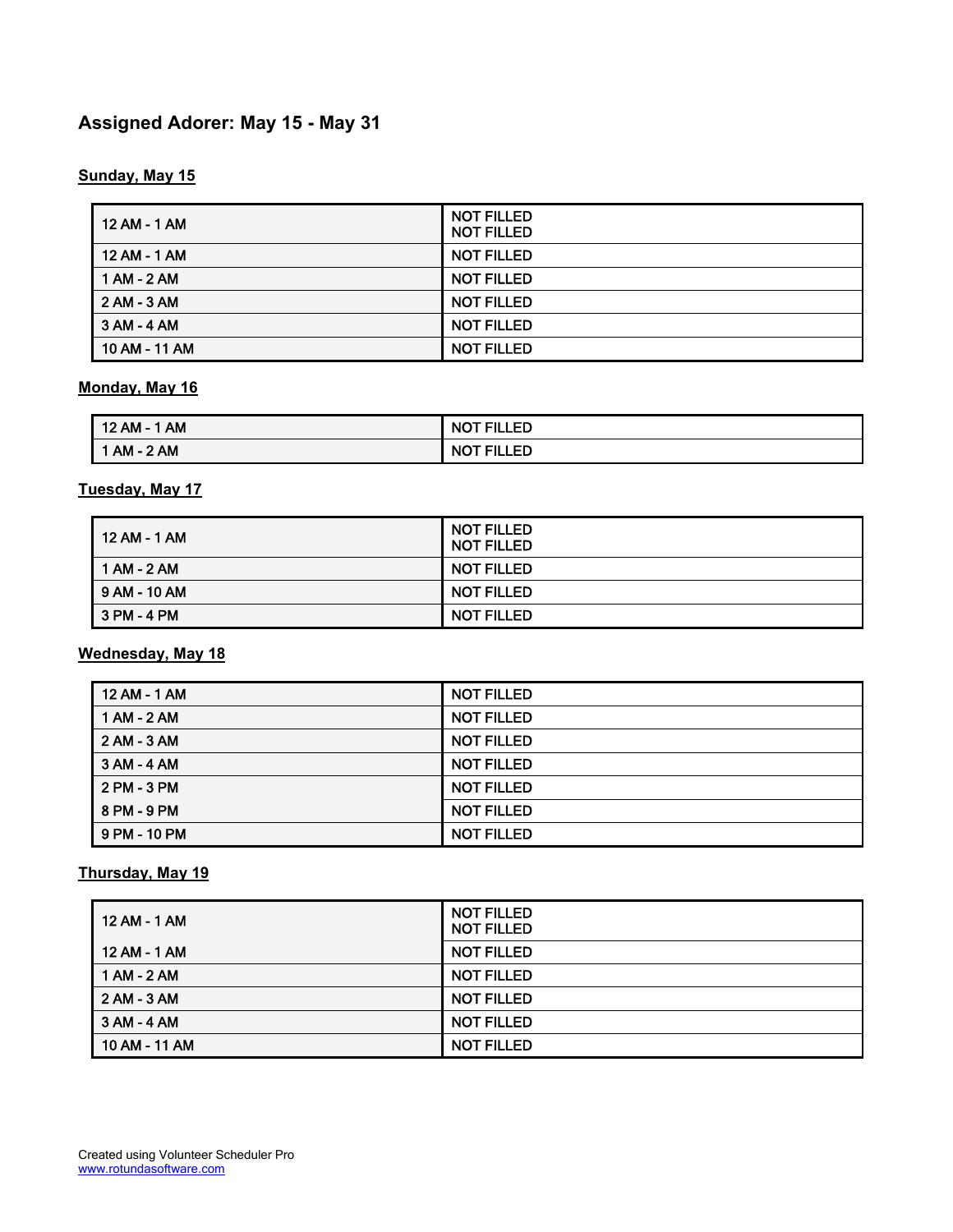#### **Friday, May 20**

| 12 AM - 1 AM | <b>NOT FILLED</b><br><b>NOT FILLED</b> |
|--------------|----------------------------------------|
| 1 AM - 2 AM  | <b>NOT FILLED</b>                      |
| 2 AM - 3 AM  | <b>NOT FILLED</b>                      |
| 3 AM - 4 AM  | <b>NOT FILLED</b>                      |
| 8 PM - 9 PM  | <b>NOT FILLED</b>                      |

## **Saturday, May 21**

| 12 AM - 1 AM  | <b>NOT FILLED</b><br><b>NOT FILLED</b> |
|---------------|----------------------------------------|
| 12 AM - 1 AM  | <b>NOT FILLED</b>                      |
| 1 AM - 2 AM   | <b>NOT FILLED</b>                      |
| 2 AM - 3 AM   | <b>NOT FILLED</b>                      |
| 3 AM - 4 AM   | <b>NOT FILLED</b>                      |
| 12 PM - 1 PM  | <b>NOT FILLED</b>                      |
| 3 PM - 4 PM   | <b>NOT FILLED</b>                      |
| 4 PM - 5 PM   | <b>NOT FILLED</b>                      |
| 5 PM - 6 PM   | <b>NOT FILLED</b>                      |
| 10 PM - 11 PM | <b>NOT FILLED</b>                      |
| 11 PM - 12 AM | <b>NOT FILLED</b>                      |

## **Sunday, May 22**

| 12 AM - 1 AM  | <b>NOT FILLED</b><br><b>NOT FILLED</b> |
|---------------|----------------------------------------|
| 12 AM - 1 AM  | <b>NOT FILLED</b>                      |
| 1 AM - 2 AM   | <b>NOT FILLED</b>                      |
| 2 AM - 3 AM   | <b>NOT FILLED</b>                      |
| 3 AM - 4 AM   | <b>NOT FILLED</b>                      |
| 10 AM - 11 AM | <b>NOT FILLED</b>                      |

#### **Monday, May 23**

| 12 AM - 1 AM  | <b>NOT FILLED</b><br><b>NOT FILLED</b> |
|---------------|----------------------------------------|
| 12 AM - 1 AM  | <b>NOT FILLED</b>                      |
| 1 AM - 2 AM   | <b>NOT FILLED</b>                      |
| 10 AM - 11 AM | <b>NOT FILLED</b>                      |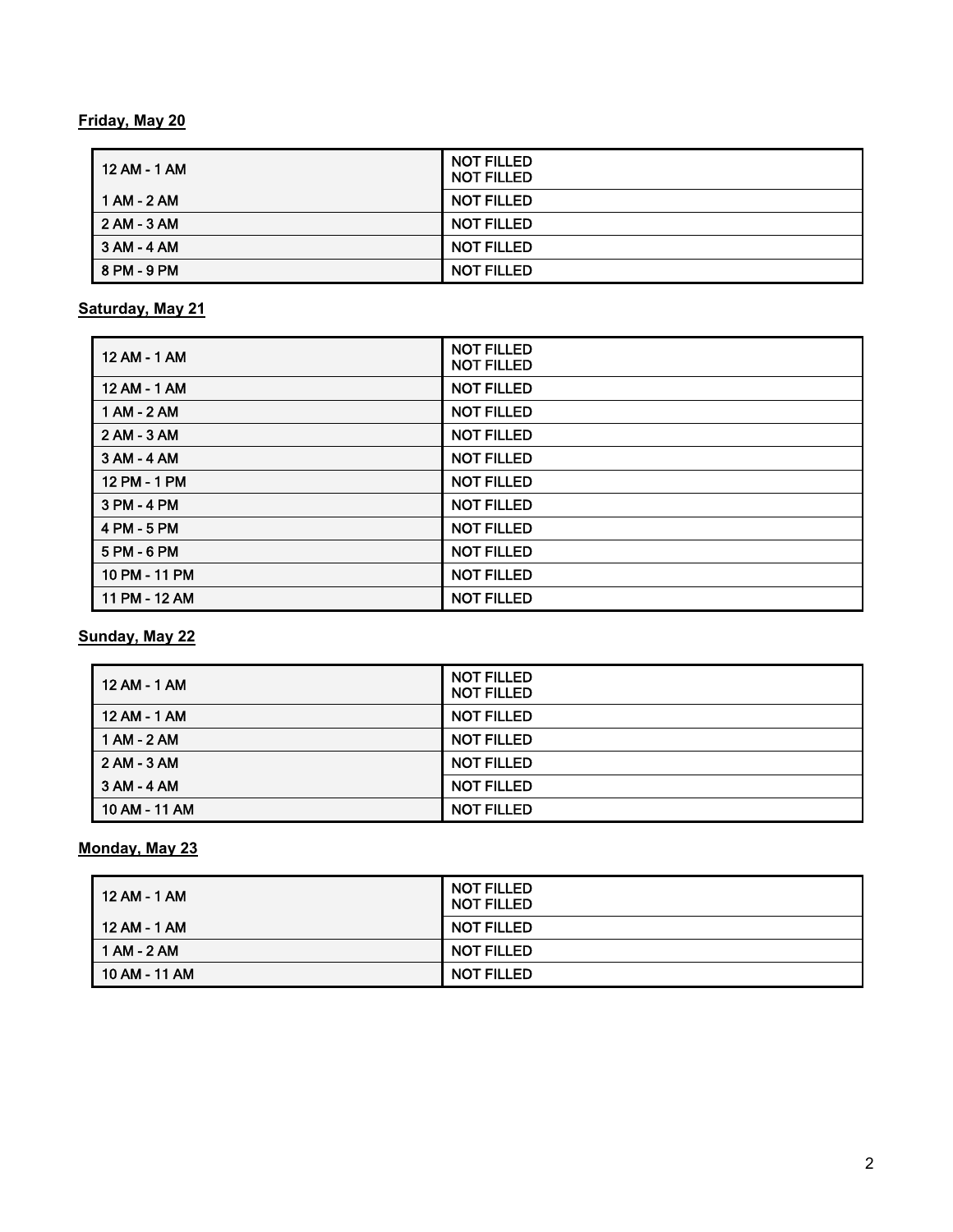#### **Tuesday, May 24**

| 12 AM - 1 AM | <b>NOT FILLED</b><br><b>NOT FILLED</b> |
|--------------|----------------------------------------|
| 12 AM - 1 AM | <b>NOT FILLED</b>                      |
| 1 AM - 2 AM  | <b>NOT FILLED</b>                      |
| 9 AM - 10 AM | <b>NOT FILLED</b>                      |
| 3 PM - 4 PM  | <b>NOT FILLED</b>                      |

### **Wednesday, May 25**

| 12 AM - 1 AM | <b>NOT FILLED</b><br><b>NOT FILLED</b> |
|--------------|----------------------------------------|
| 12 AM - 1 AM | <b>NOT FILLED</b>                      |
| 1 AM - 2 AM  | <b>NOT FILLED</b>                      |
| 2 AM - 3 AM  | <b>NOT FILLED</b>                      |
| 3 AM - 4 AM  | <b>NOT FILLED</b>                      |
| 2 PM - 3 PM  | <b>NOT FILLED</b>                      |
| 8 PM - 9 PM  | <b>NOT FILLED</b>                      |
| 9 PM - 10 PM | <b>NOT FILLED</b>                      |

## **Thursday, May 26**

| 12 AM - 1 AM  | <b>NOT FILLED</b><br><b>NOT FILLED</b> |
|---------------|----------------------------------------|
| 12 AM - 1 AM  | <b>NOT FILLED</b>                      |
| 1 AM - 2 AM   | <b>NOT FILLED</b>                      |
| $2AM - 3AM$   | <b>NOT FILLED</b>                      |
| 3 AM - 4 AM   | <b>NOT FILLED</b>                      |
| 10 AM - 11 AM | <b>NOT FILLED</b>                      |

### **Friday, May 27**

| 12 AM - 1 AM | <b>NOT FILLED</b><br><b>NOT FILLED</b> |
|--------------|----------------------------------------|
| 1 AM - 2 AM  | <b>NOT FILLED</b>                      |
| 2 AM - 3 AM  | NOT FILLED                             |
| 3 AM - 4 AM  | <b>NOT FILLED</b>                      |
| 8 PM - 9 PM  | <b>NOT FILLED</b>                      |